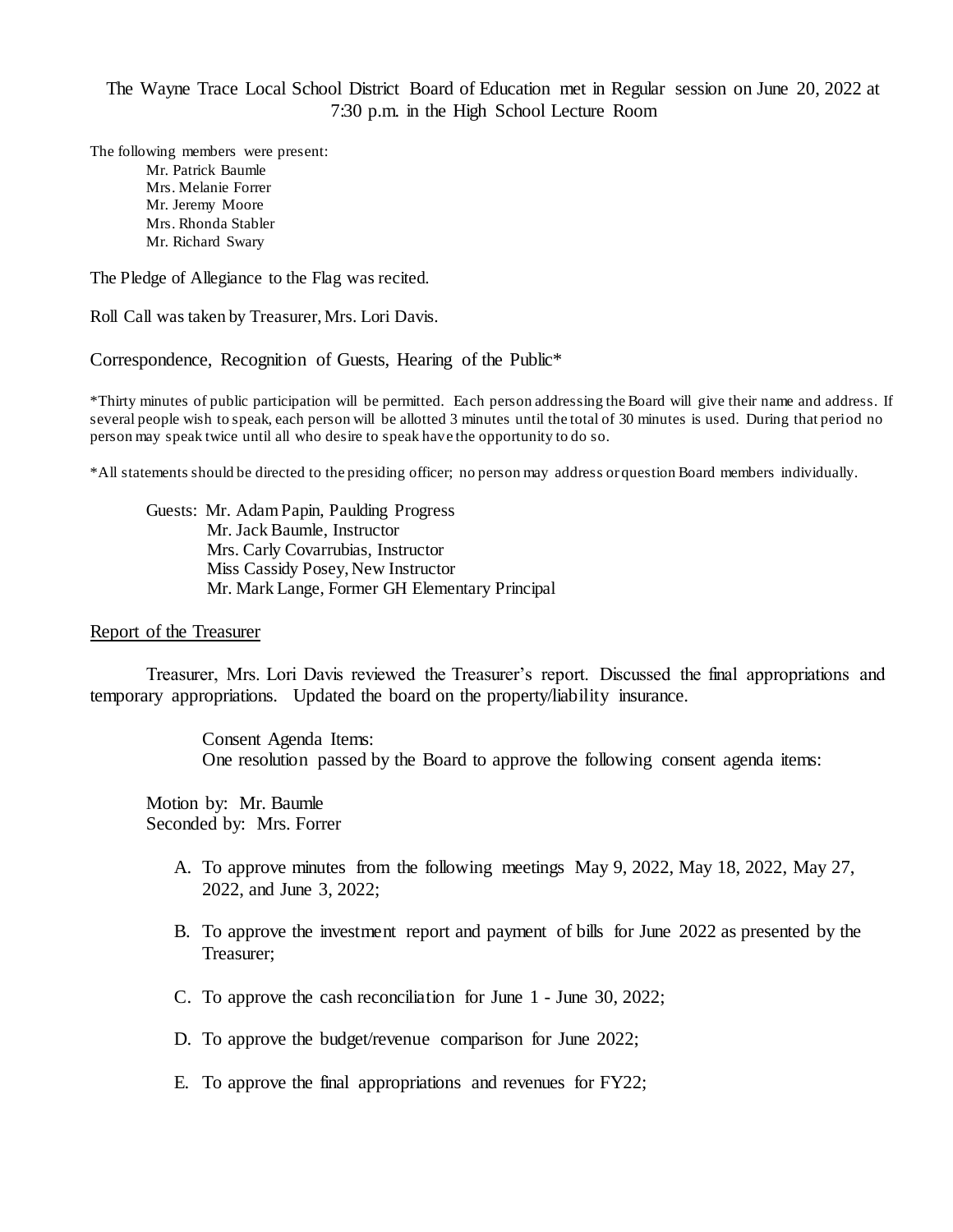- F. To approve the transfer of \$1,650,000. from the general fund 001 to the permanent improvement fund 003. This represents a contribution to the permanent improvement fund from the income tax monies received for FY22;
- G. To advance \$1,266.30 from the general fund 001 to the Title II fund 590-9222 if needed;
- H. To advance \$48,435.70 from the general fund 001 to the ARP ESSER III fund 507-9223 if needed;
- I. To advance \$298.00 from the general fund 001 to the ARP Idea fund 516-9223 if needed;
- J. To advance \$2,459.92 from the general fund 001 to the Title IVa fund 584-9222 if needed;

K. To approve the temporary appropriations and revenues for FY23.

\*Are there any consent agenda items the Board would like to move down into "Other New Business" for further discussion and/or for separate voting purposes?

Roll call vote: Mr. Baumle, Mrs. Forrer, Mr. Moore, Mrs. Stabler, and Mr. Swary, aye.

Nay, none. Motion passed.

## **7:38 p.m. Executive Session**

Motion by: Mr. Baumle Seconded by: Mr. Swary

"Pursuant to Ohio Revised Code Section  $121.22(G)(1)$  and Section  $121.22(G)(4)$  a motion to adjourn to executive session for the purpose of specified employment matters of public employee/official (excluding elected officials.)"

Roll call vote: Mr. Baumle, Mr. Swary, Mrs. Forrer, Mr. Moore, and Mrs. Stabler, aye.

Nay, none. Board in Executive Session.

## **7:56 p.m. Regular Session called back to order.**

Vantage Report – Mr. Baumle had nothing new to report. Vantage's board meeting is June 23, 2022.

Report of the Building Principals – JH/HS principals and Payne principals in attendance.

Committee Reports – No reports

## Superintendent's Report

## A. Curriculum

 Mr. Manz has been busy this month delivering the new curriculum materials to the classrooms. Our staff was trained on the new curriculum on our professional development day at the end of the year.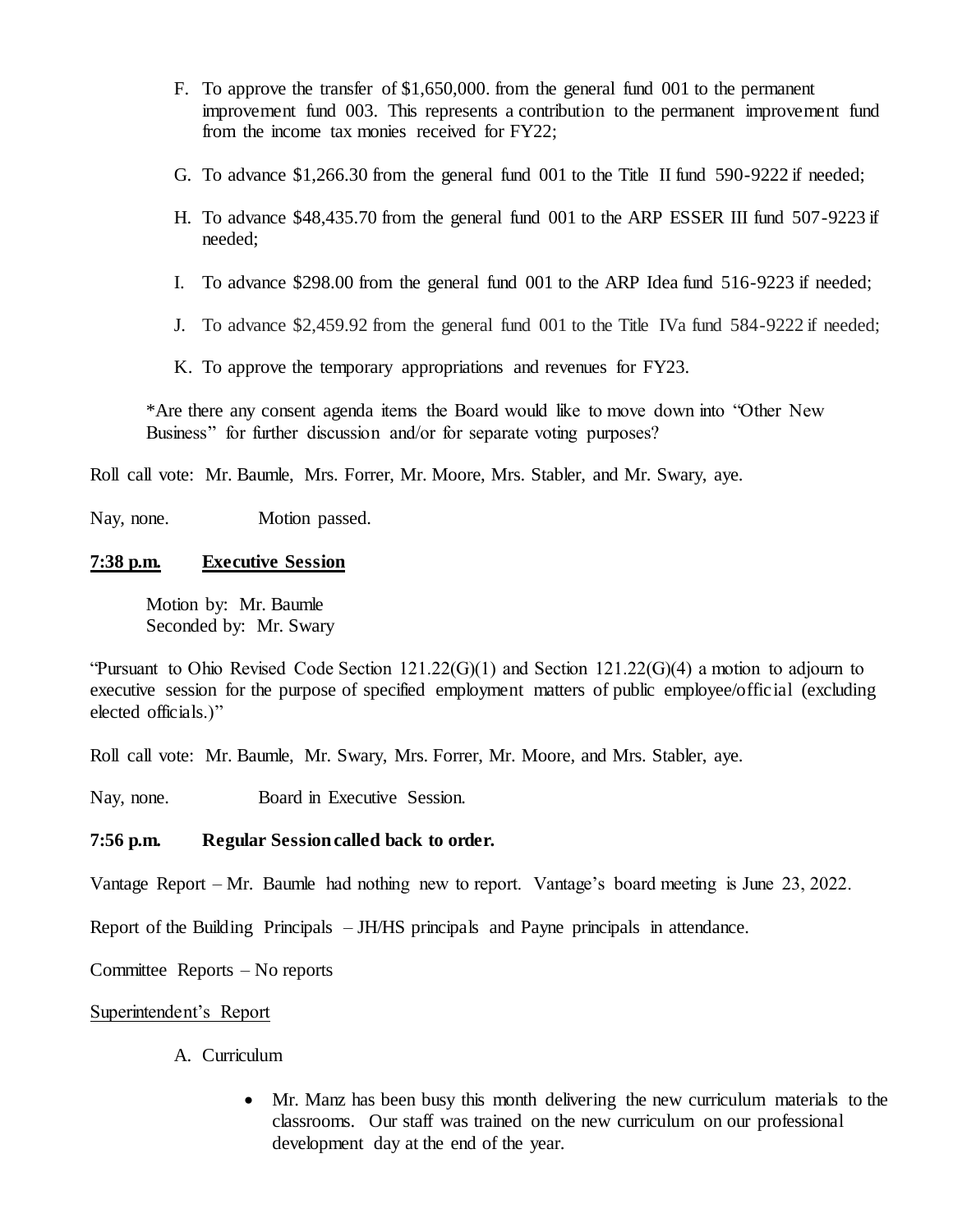- We look forward to rolling out our PBIS initiative when the new school year begins. Thanks to each buildings team for working throughout the year to put their plan together and for rolling it out to their staff at our end of year meetings.
- B. Personnel
	- Consent item A represents a resignation that I received from Wendy Baker.
	- In consent item B I am asking you to approve Halie Buggert to fill the  $4<sup>th</sup>$  grade opening at WTGHE.
	- In consent item C I am asking you to approve Jennifer LaBoe to fill the intervention opening at WTPE.
	- Mandy Whitman is our recommendation to fill the online learning teacher's aide position at the JH-HS (consent item D).
	- Consent item E represents our recommendation for the open part-time Study Hall monitor.
	- In consent item F we are asking you to approve Melissa Lambert as a cook/cashier at the JH/HS.
	- Consent item G is our recommendation for transferring Korbin Slade from Grover Hill to the Junior/Senior High in the sweeper position.
	- In consent items H, I, J and Item A Outside of the Consent Agenda, I am recommending several individuals for supplemental positions.
	- I am asking for your approval of the WBESC proposed service contract in consent item L, their treasurer is finalizing the budget and will have it for us prior to the meeting as we need to approve this in June to make certain we can move forward with the services.
	- In consent item R I am asking for your approval of an MOU with the WTEA to add an additional wrestling coach (Assistant Varsity).
	- Consent Item T represents my recommendation for salary increases for the Administrative/Central Office staff for 2022-2023.
- C. Buildings and Grounds
	- Our custodial staff and seasonal workers have a good jump on several projects in each building. We are hoping to cover many items that we put off last year with the shutdown.
	- The bleachers in the high school gym have been removed and crews are beginning to construct the new bleachers.
	- Brandon has been working with M.L. Tech Services and received the quote that is in consent item U to update the water system at WTGHE.
- D. Events
	- Graduation: Thanks go out to Mr. Mike Myers and Mrs. Sarah Franz for coordinating this year's commencement ceremony.
	- Student Achievements: Congratulations go out to our Class of 2021 Valedictorians (consent item K).
- E. Operations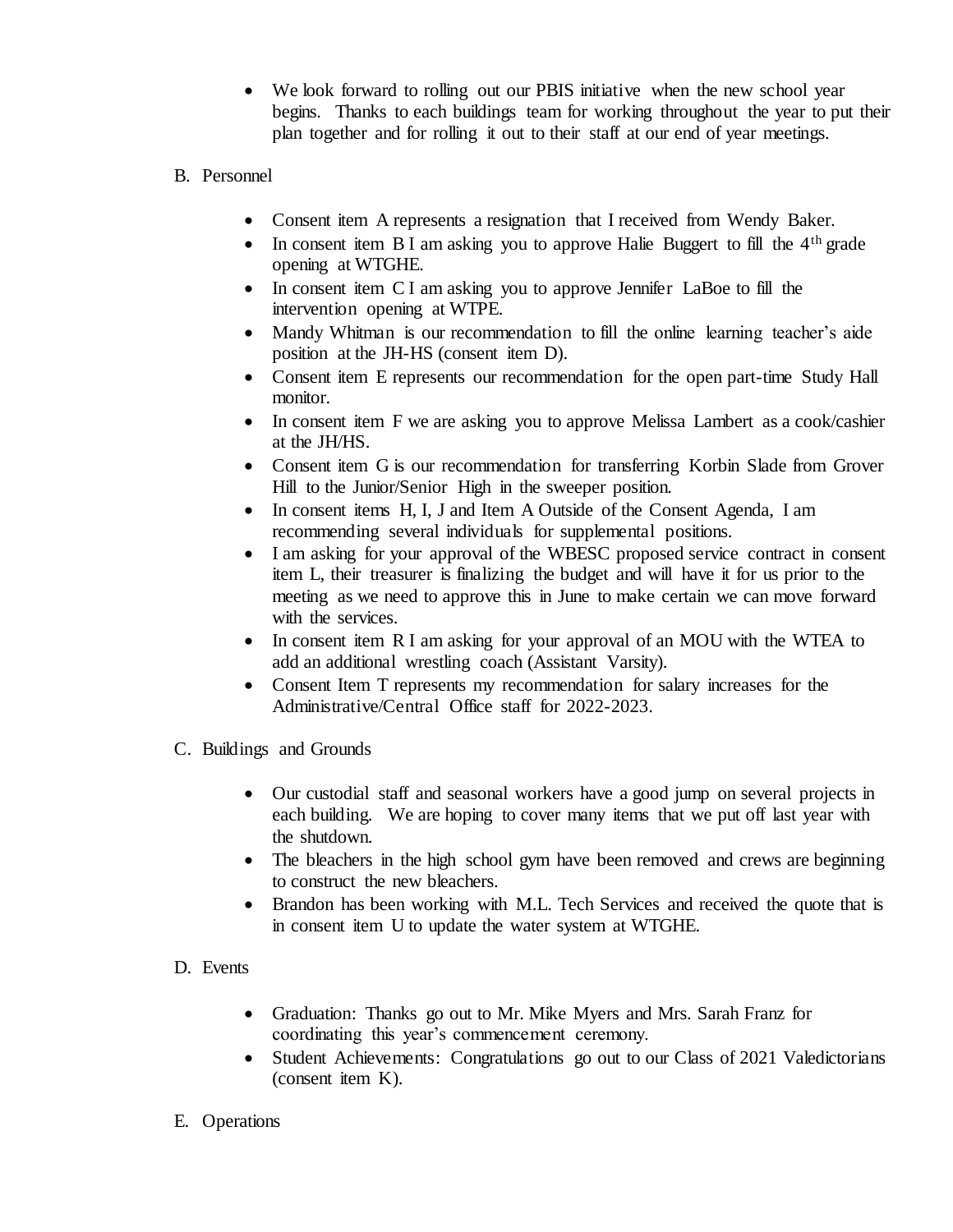- Free and Reduced Programs: I am recommending that we continue our participation in both the federal breakfast and lunch programs (consent item L).
- Our renewal of the agreement with the Paulding County Sheriff's office to supply our SRO can be found in consent item N.
- Insurance: We are again requesting approval to renew our insurance coverage with SORSA (consent item O).
- Our building principals have worked to update the student handbook (consent item P). Minor changes can be found in the schedules and combination of rules.
- We would like to thank Dr. Hogan and the Paulding County Hospital for conducting our yearly physicals for our athletes (consent item Q).
- Student fees are included in consent item S. These fees are remaining at the same rate as last year.
- I. Consent Agenda Items One resolution passed by the Board to approve the following consent agenda items:

Motion by: Mr. Swary Seconded by: Mr. Moore

- A. to accept the resignation of Wendy Baker as of June 17, 2022 from her fourth grade teaching position at WTGHE;
- B. upon the recommendation of the Superintendent to offer Halie Buggert a one-year contract as a 4th grade teacher at WTGHE;
- C. upon the recommendation of the Superintendent and WTPE Principal to offer Jennifer LaBoe a one-year contract as an intervention specialist at WTPE;
- D. upon the recommendation of the Superintendent and WTJH-HS Principal to approve Mandy Whitman as the Teacher's Aide for the Online Learning Lab;
- E. upon the recommendation of the Superintendent and the WTJH-HS Principal to approve Tim Dunlap as a part-time Study Hall monitor;
- F. upon the recommendation of the Superintendent and the Director of Food Services to approve Melissa Lambert for a 2-year contact as a cook/cashier at WTJH-HS;
- G. upon the recommendation of the Superintendent and the Director of Transportation/Maintenance Supervisor to approve the transfer of Korbin Slade from the sweeper position at WTGHE to the sweeper position at WTJH-HS;
- H. upon the recommendation of the Superintendent and the WTJH-HS Principal to offer oneyear supplemental contracts for the 2022-2023 school year to the following certified personnel:
	- Jim Linder Head Boys' Basketball
	- Mike Myers JV Boys' Basketball
	- Treg Lymanstall  $-7<sup>th</sup>$  Grade Boys' Basketball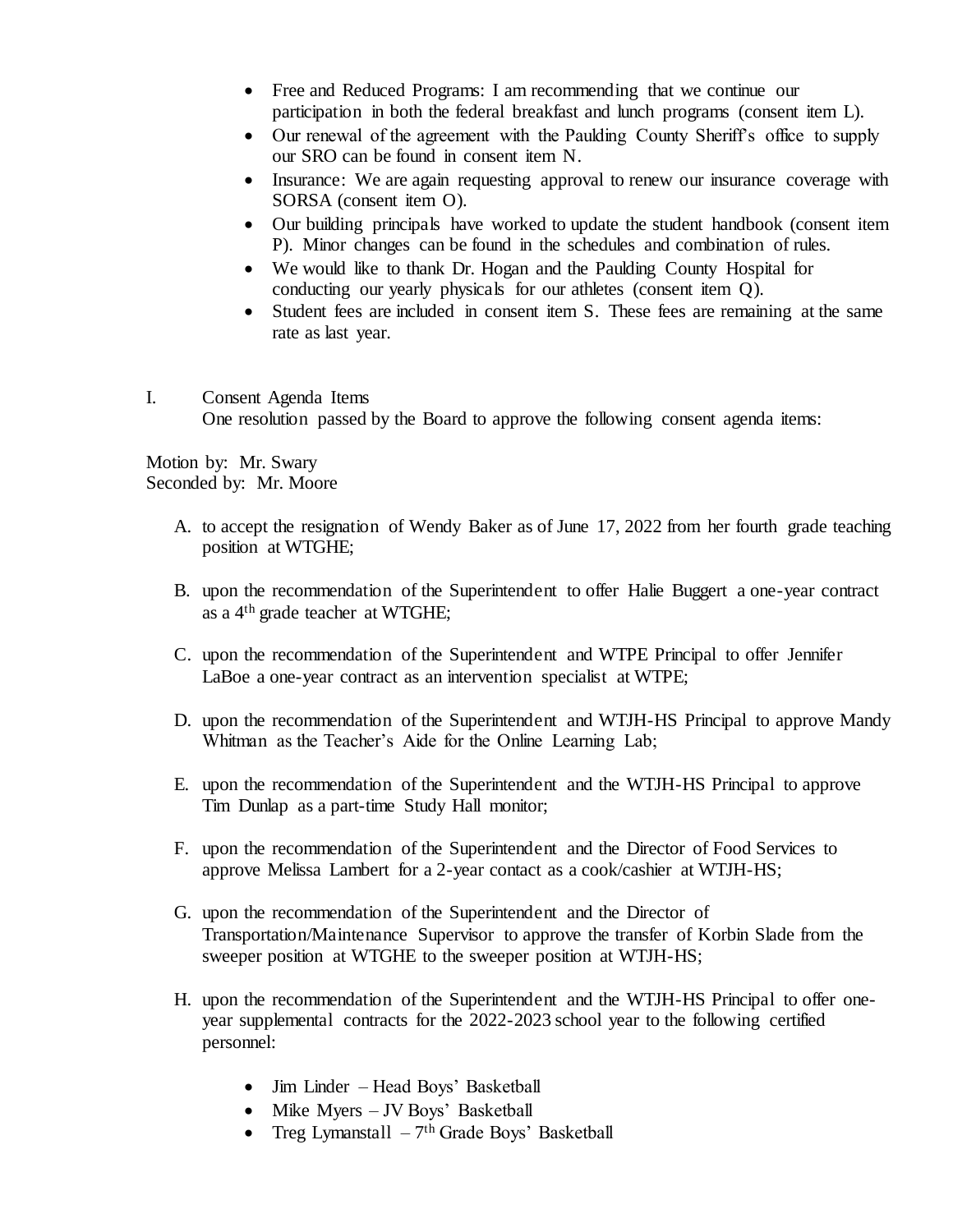- Bethany DeJarnett Head Girls' Basketball
- Lyndsi Schultz JV Girls' Basketball
- Jaime Kipfer JH Cross Country
- I. upon the recommendation of the Superintendent, WTJH-HS Principal, to offer one-year supplemental contracts for the 2022-2023 school year to the following classified personnel:
	- Brett Beckman Assistant Varsity HS Boys' Basketball
	- Ken Speice  $-8$ <sup>th</sup> Grade Boys' Basketball
	- Mike Priest Assistant Varsity HS Girls' Basketball
	- Kelly Davis  $-8$ <sup>th</sup> Grade Girls' Basketball
	- Tom McCord 7<sup>th</sup> Grade Girls' Basketball
	- Lexi Dunn HS Cheerleading 50% (Winter) / JH Cheerleading 50%
	- Hailey McDaniel HS Cheerleading 50% (Winter) JH Cheerleading 50%
	- George Clemens Head Wrestling
	- William Lyons JH Wrestling
	- Michelle Daeger Boys' Faculty Manager (Winter)
- J. upon the recommendation of the Superintendent, WTJH-HS Principal, to approve the following individuals as volunteer coaches for the 2022-2023 school year:
	- Chad Goeltzenleuchter Wrestling
	- $\bullet$  Kevin Hornish Wrestling
	- Brian Yenser Wrestling
	- Tyler Showlater Wrestling
	- Corbin Linder Boys' Basketball
- K. to commend 2022 valedictorians Therin Coyne, Kate Laukhuf, Faith Meraz, Claudia Sinn, Rachel Stoller, and Malia Wittwer;
- L. upon the recommendation of the Superintendent to approve the service contract with Western Buckeye Educational Service Center for the 2022-2023;
- M. to approve participation in the Federal Free and Reduced Price Lunch and Breakfast Program for the 2022-2023 school year;
- N. upon the recommendation of the Superintendent to approve an MOU with the Paulding County Sheriff's Office in regard to employment of our School Resource Officer;
- O. upon the recommendation of the Superintendent and Treasurer, to approve the renewal of the property, liability, and auto insurance policy with Schools of Ohio Risk Sharing Authority (SORSA) Policy for July 1, 2022 – July 1, 2023 for a premium of \$73,054.00;
- P. upon the recommendation of the Superintendent, WTJH/HS Principal, WTJH/HS Assistant Principal, WTGHE Principal, and WTPE Principal to approve the student handbook for the 2022-2023 school year;
- Q. to commend Dr. Hogan and the Paulding County Hospital for conducting sports physicals for all students;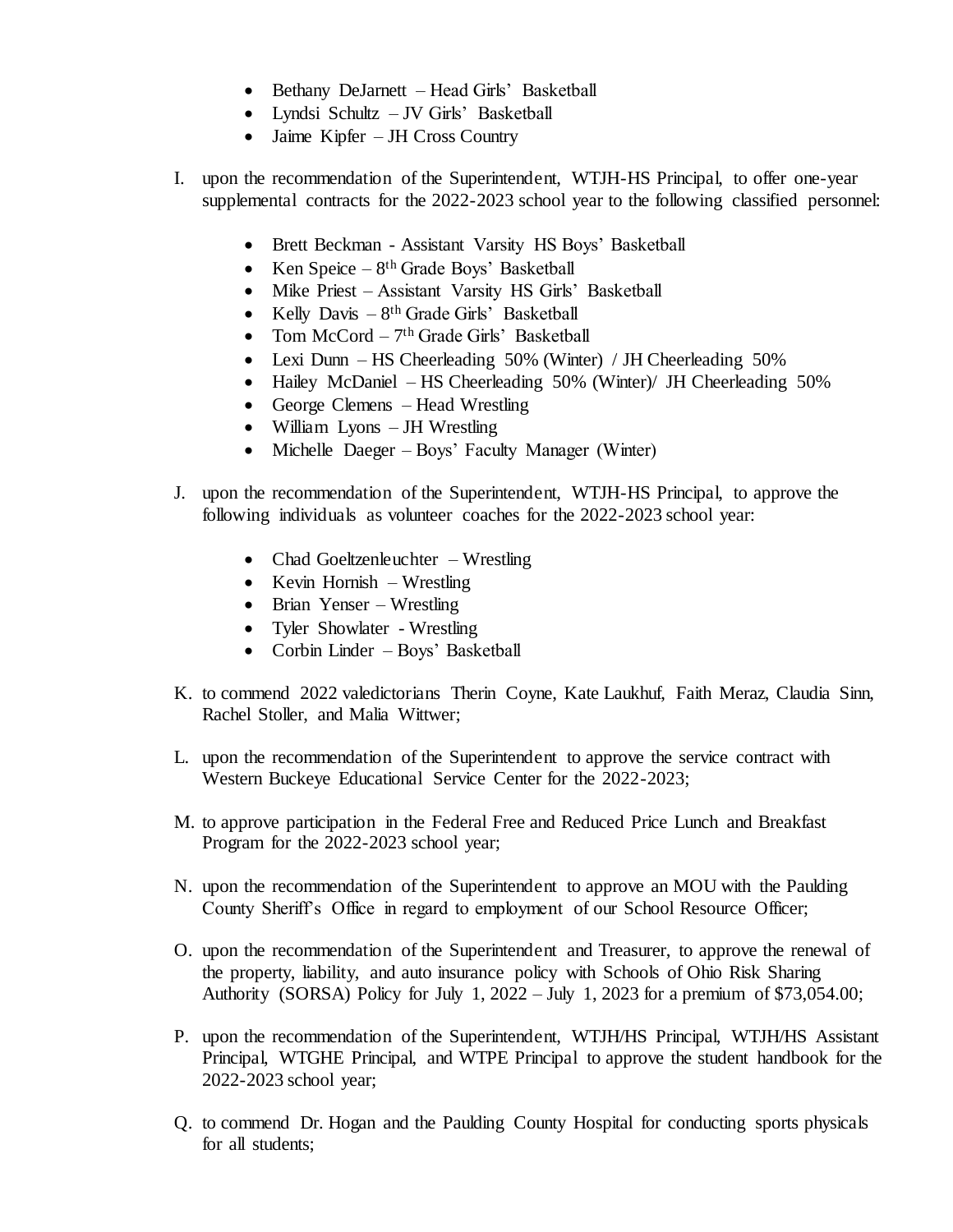- R. to approve an MOU with the Wayne Trace Education Association to add a paid wrestling coach position as outlined in the attached MOU;
- S. upon the recommendation of the Superintendent to approve the list of fees for all JH-HS students and set the elementary fees at \$20 per student;
- T. upon the recommendation of the Superintendent to approve the Administrative/Central Office Salary Schedule as attached;
- U. upon the recommendation of the Superintendent and the Director of Transportation/Maintenance Supervisor to approve the quote from M.L. Tech Services to update the WTGHE water system at a cost of \$38,500.00.

\*Are there any consent agenda items the Board would like to move down into "Other New Business" for further discussion and/or for separate voting purposes?

Roll call vote: Mr. Swary, Mr. Moore, Mr. Baumle, Mrs. Forrer, and Mrs. Stabler, aye.

Nay, none. Motion passed.

## **Items outside the consent agenda:**

Motion by: Mrs. Forrer Seconded by: Mr. Swary

> A. Upon the recommendation of the Superintendent, JH/HS Principal, and Athletic Director to offer a one-year supplemental contract for the 2022-2023 school year to Jack Baumle as Girls' Faculty Manager (Winter).

Roll call vote: Mrs. Forrer, Mr. Swary, Mr. Moore, and Mrs. Stabler.

Abstain: Mr. Baumle Nay, none. Motion passed.

New Business:

## **8:11 p.m. Executive Session**

Motion by: Mrs. Forrer Seconded by: Mr. Moore

"Pursuant to Ohio Revised Code Section  $121.22(G)(1)$  and Section  $121.22(G)(4)$  a motion to adjourn to executive session for the purpose of specified employment matters of public employee/official (excluding elected officials.)"

Roll call vote: Mrs. Forrer, Mr. Moore, Mr. Baumle, Mrs. Stabler, and Mr. Swary, aye.

Nay, none. Board in Executive Session.

**10:23 p.m. Regular Session called back to order.**